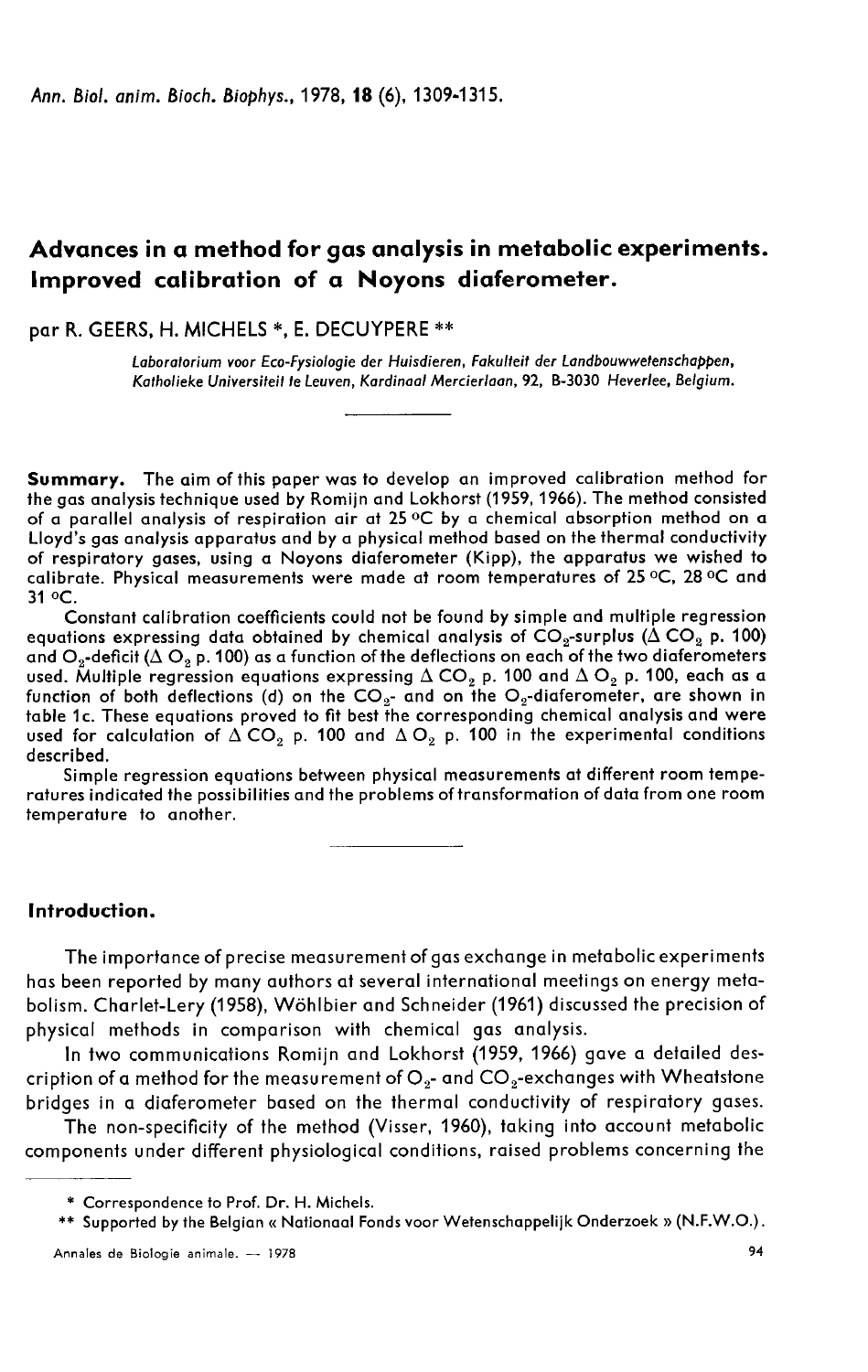1310<br>
R. GEERS *et al.*<br>
Validity of a constant calibration coefficient pro unit O<sub>2</sub>-deficit and CO<sub>2</sub>-surplus in<br>
expired air as assumed by Romijn and Lokhorst (1966) and Ten Hoor et *al.* (1974). coefficient (Noyons, 1940).

expired air as assumed by Romijn and Lokhorst (1966) and Ten Hoor et al. (1974).<br>Furthermore questions arose with respect to knowledge of the thermal conductivity<br>coefficient (Noyons, 1940).<br>We applied the same method, bu We applied the same method, but we wanted to examine the linearity of deflections on the recording apparatus of the diaferometer resulting from varying  $O_3$ -deficit

# Materials and methods.

Each of the two diaferometers used was calibrated by comparing the results obtained by chemical absorption of  $CO<sub>2</sub>$  and  $O<sub>2</sub>$  and by physical measurement with the diaferometer.

We used air originating from a respiration chamber with adjustable ventilation rate (Michels et al., 1974) in which a hen was kept in varying conditions, i. e. feeding



FIG. 1. - Gas supply to the diaferometer and chemical analysis during calibration.

Outdoor air (OA) coming from the cylinders (way 3) was held at a controlled rate (as well as respiration air RA) by a switching and regulating valve (SRV) in order to obtain the same base line on the recorder (RE), with way 2 (OA) taken as a reference, as when it came by way 1 (outdoor air coming either from outside or by the respiration chamber (RC). Therefore chemical (CA) and physical analysis of respiration air and outdoor air both coming from cylinders (C), and used for the calibration of each of the two diaferometers (DI), could be performed in the same conditions as during metabolic experiments. RV : regulating valve ; SV : switching valve and GC : gas collecting micropump. For further explanations see text.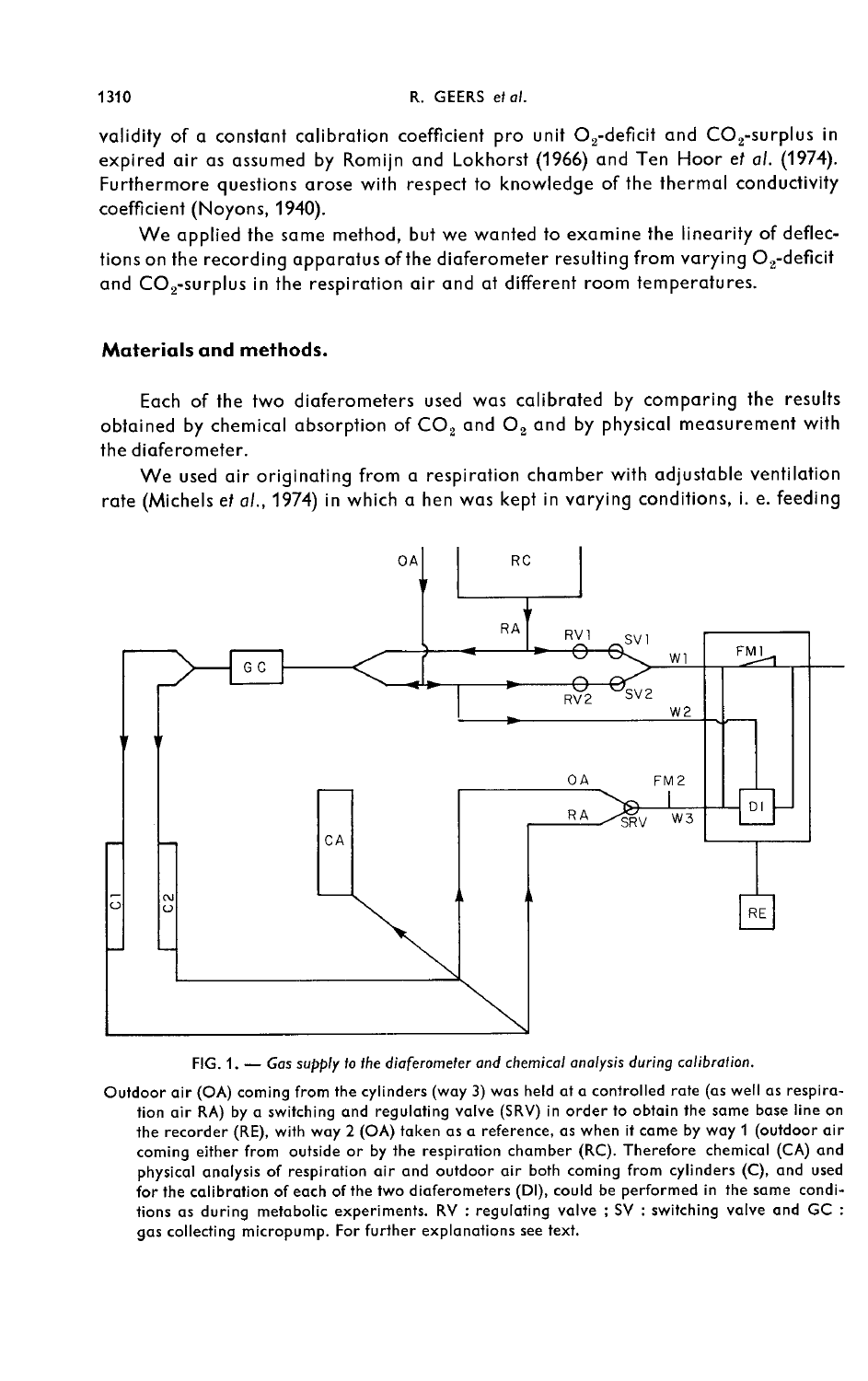and fasting, corresponding to our long-term metabolic experiments. During 6 hrs about 4 litres of respiration air were collected by a micropump in a cylinder (Volumeter flow-rate calibrator, model 1057 Brooks) (Romijn and Vreugdenhil, 1969 ; Kampen, 1973) to perform a calibration experiment. A second cylinder of the same type was filled with outside air. The chemical analysis was made on a Lloyd gasanalysis apparatus which was adapted with a buret of 10 cc graduated at 0.001 cc. We followed the procedure described by van Es (1958) and adapted to the apparatus (Lloyd, 1958). The mean value of three successive analyses was taken for calibration. In agreement with the literature (Weast, 1972), the outside air contained 0.03  $\pm$  0.009 p. 100 CO<sub>2</sub> (n = 15) and  $20.942 + 0.0162$  O<sub>2</sub> (n = 16).

For physical analysis we used two Noyons diaferometers (Kipp), each consisting of a  $CO_2$ - and  $O_2$ -measuring Wheatstone bridge (Romijn and Lokhorst, 1959, 1966). Potential differences were recorded as deflections (1 deflection = 2 mm) on a micrograph with channel selector (Kipp). Both diaferometers were thermally isolated in the same room at 25  $+$  1 °C. Physical measurements were also made at 28 °C and 31 °C room temperature.<br>The CO<sub>2</sub>-surplus ( $\Delta$  CO<sub>2</sub> p. 100) of respiration air was measured by comparing  $CO_2$ - and  $O_2$ -measuring Wheatstone bridge (Romijn and Lokhorst, 1959, 1966).<br>
Initial differences were recorded as deflections (1 deflection = 2 mm) on a micro-<br>
In with channel selector (Kipp). Both diaferometers were

dried respiration air with dried outside air on one bridge, the O<sub>2</sub>-deficit ( $\Delta$ O<sub>2</sub> p. 100) was measured by comparing CO<sub>2</sub>-free and dried respiration air with CO<sub>2</sub>-free and dried outside air on the other bridge. The sensitivity of the latter measurement on the recorder was set at ten times the former (Romijn and Lokhorst, 1959, 1966).

Physical conditions during our metabolic experiments and during the calibration were identical, as shown in figure 1 and in the steps described below. The main point is that outside air coming from the cylinder (way 3 with way 2 taken as a reference) was put through the measuring channels at a controlled flow rate (FM 1/2 : flow meters 1 and 2) in order to obtain the same base line on the recorder as when supplying outside air in metabolic conditions (way 1 versus way 2). The base line was always determined by comparing outside air with outside air.

To check the composition of outside air several air samples were taken directly from outside and from different places in the tubes connected with the respiration chamber. The air-tightness of the whole installation was further proved by the recovery<br>of a known amount of CO<sub>2</sub> (van Es, 1961).

Calibration was carried out as follows :

1. Chemical gas analysis of outside air (O.A.) and respiration air (R.A.).

2. Determination of the base line with outside air (O.A.) from Way 1 (W1) and Way 2  $(W2 = fixed$  reference supply).

3. Control of the base line by supplying outside air (O.A.) from cylinder 2 (Way 3 : W3) at a controlled flow rate (air supply from way 2 fixed).

4. Supply of respiration air (R.A.) from cylinder 1 (Way 3) at the same flow rate as<br>from cylinder 2 (see step 3). Reading of deflections (d O<sub>2</sub>, d CO<sub>2</sub>) on the microgra-<br>phrecorder (RF) phrecorder (RE).

5. Renewed control of the base line (see step 2).

6. Renewed chemical gas analysis (see step 1).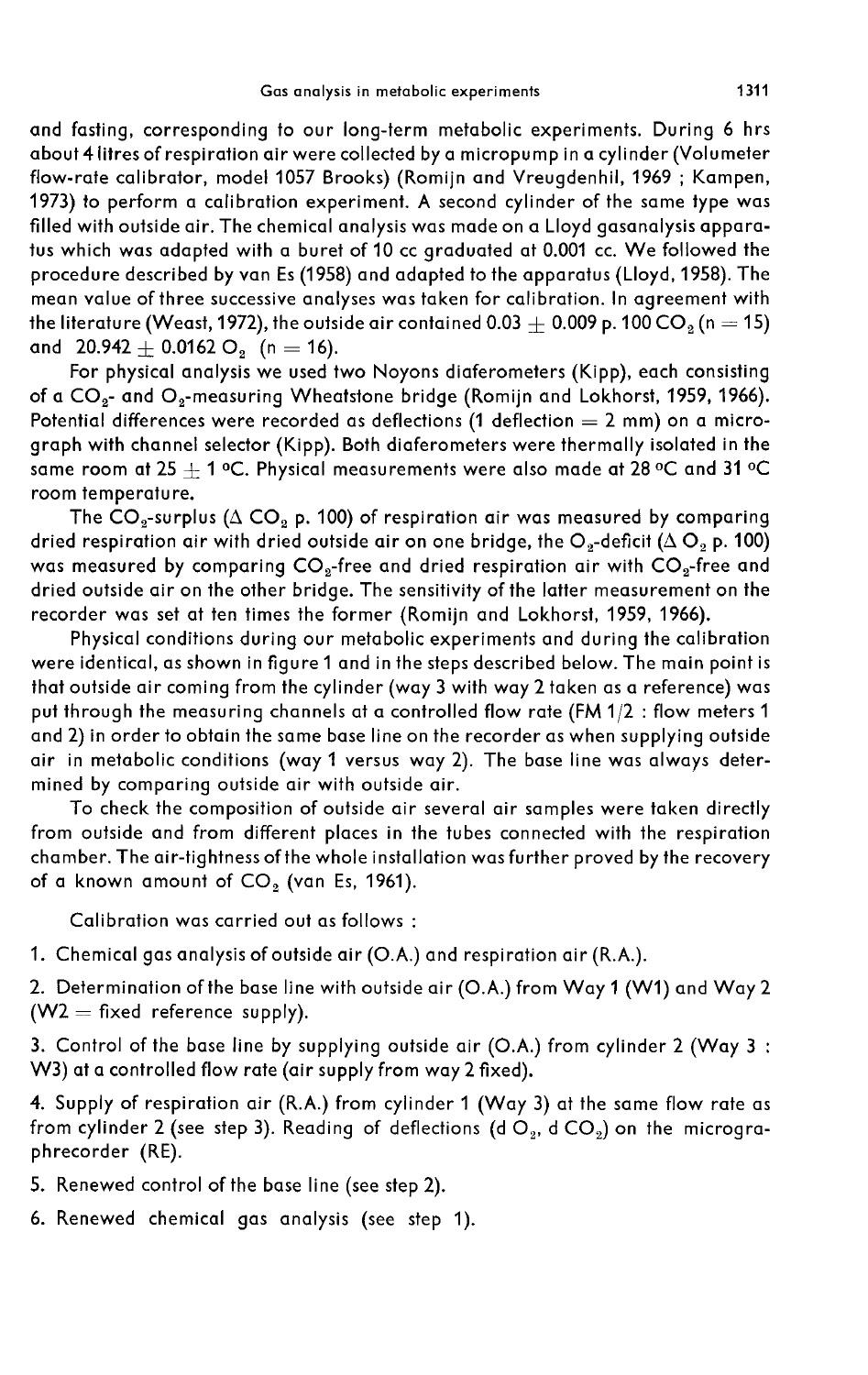#### Results and discussion.

Recorder deflections of both diaferometers varied between 10.5 and 30.7 (diaferometer 1), and between 11.3 and 33.6 (diaferometer 2), corresponding to values for  $\Delta$  CO<sub>2</sub> (in p. 100) between 0.1097 and 0.3625 obtained from chemical analysis. With respect to oxygen deficit deflections varied between 14.5 and 29.4 (diaferometer 1), and between 14.0 and 33.0 (diaferometer 2), corresponding to values for  $\Delta$  O<sub>2</sub> (in p. 100) between 0.1628 and 0.4325 from chemical analysis.

Relationships between data were made by means of regression analyses based on the theoretical model of the linear regression equation :  $Y = \beta X + \alpha + \epsilon$  (Wonnacott and Wonnacott, 1972). The parameters « a » (constant) and « b » (regression coefficient) were the best estimated of  $\alpha$  and  $\beta$ , the random error being 0.

Simple regression equations and correlation coefficients at 25 °C between data from chemical analysis (Y) and corresponding deflections  $(X)$  are given in table 1a. The significance of the statistical parameters was not tested here or in the following regression equations because of random distribution problems (Wonnacott and Wonnacott, 1972). The regression equations showed the linearity of the physical process as a whole, but a constant calibration coefficient could not be proved because of the presence of a relatively important value for constant « a ».

### TABLE 1

| Regression equations and correlation coefficients (r) between $\Delta$ CO <sub>2</sub> and $\Delta$ O <sub>2</sub> in p. 100, |
|-------------------------------------------------------------------------------------------------------------------------------|
| measured by chemical analysis and deflections (d) on the diaferometer.                                                        |
| $D1 =$ diaferometer 1; $D2 =$ diaferometer 2                                                                                  |

The reasons for these relatively high « a »-values were investigated by expressing each of the two deflections (d  $=$  Y), respectively, on the CO<sub>2</sub>- and on the O<sub>3</sub>-measuring channels as a function of  $CO_2$ -surplus ( $\Delta CO_2$  p. 100 =  $X_1$ ) and  $O_2$ -deficit  $(\Delta O_2$  p. 100 =  $X_2$ ), measured by chemical analysis using a multiple regression equation :  $y = b_1 X_1 + b_2 X_2 + a$  (Wonnacott and Wonnacott, 1972). These results are given in table 16 and prove, by the magnitude of partial b-coefficients, that both gas exchanges ( $\Delta$  CO<sub>2</sub> p. 100 and  $\Delta$  O<sub>2</sub> p. 100) can be measured on each of the channels. However, relatively important « a »-values (at least with respect to  $O_{9}$ -measurements)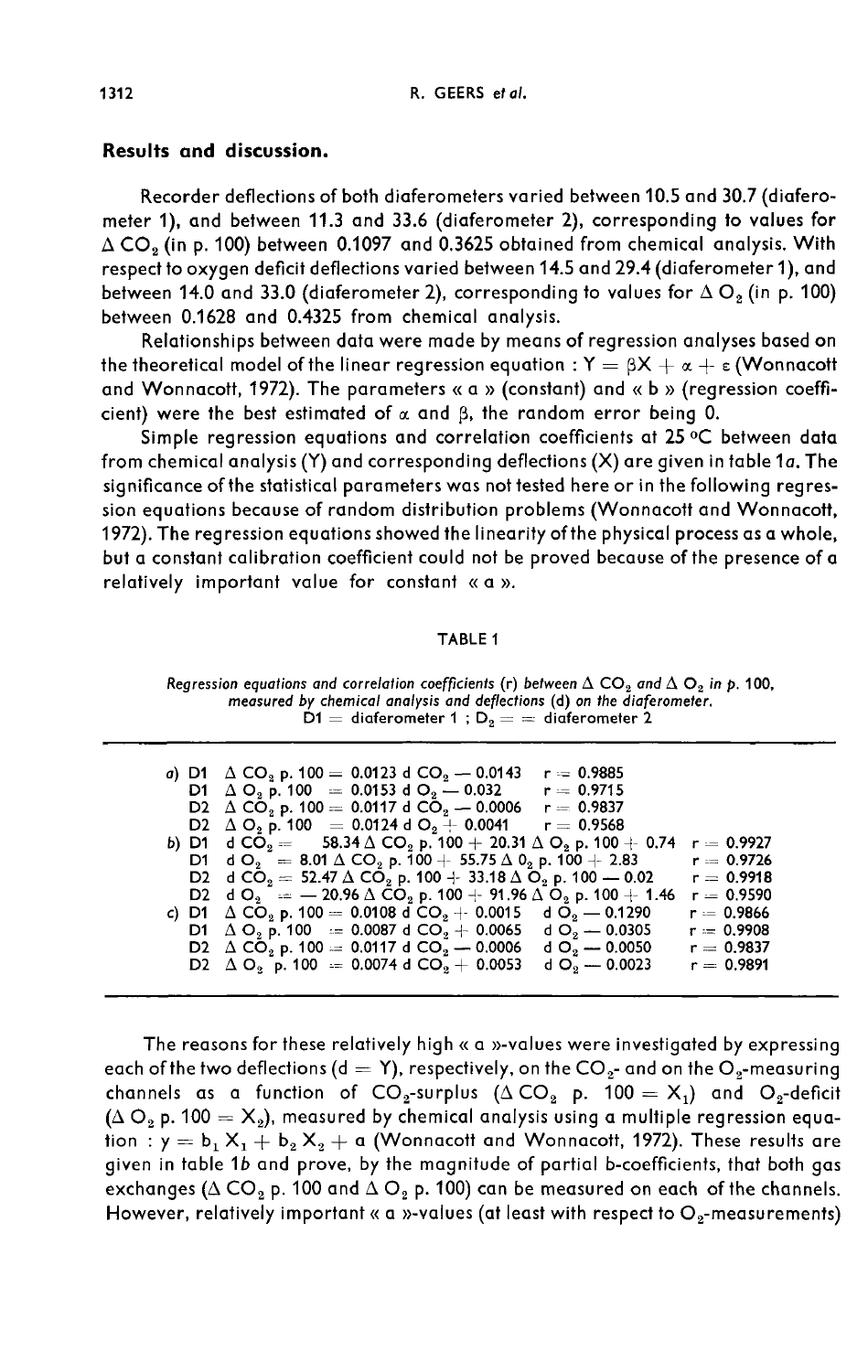again showed that a constant calibration coefficient could not be proved. This suggests the hypothesis of interacting effects from quantitatively varying gas components, contributing to the thermal conductivity of gas mixtures taken as a whole. In this case attenbuting to the thermal conductivity of gas mixtures taken as a whole. In this case attention should be drawn to the possible effect of chemical  $CO_2$  absorption before the physi-<br>cal anglysis of  $O_2$  deficit was made. Equal and the hypothesis of interacting effects fibuting to the thermal conductivity of tion should be drawn to the possible cal analysis of  $O_2$ -deficit was made.<br>Moreover, because of the differ

Moreover, because of the differential magnitude of partial b-coefficients in each of the preceding equations, the hypothesis was proposed that  $\Delta$  CO<sub>2</sub> and  $\Delta$  O<sub>2</sub> (both in p. 100, obtained by chemical analysis) could be more precisely approximated by taking interm account the thermal conductivity of gas mixtures taken as a whole. In this case atten-<br>tion should be drawn to the possible effect of chemical  $CO_2$  absorption before the physi-<br>cal analysis of  $O_2$ -deficit was ma multiple regression equations were calculated and are given in table 1c. Differences between values obtained from these regressions and from chemical analyses were 0.0095  $\pm$  0.0093 p. 100 CO<sub>2</sub> and 0.010  $\pm$  0.0085 p. 100 O<sub>2</sub> on diaferometer 1 and 0.0116  $\pm$  0.0111 p. 100 CO<sub>2</sub> and 0.0114  $\pm$  0.0086 p. 100 O<sub>2</sub> on diaferometer 2. 0.0116  $\pm$  0.0111 p. 100 CO<sub>2</sub> and 0.0114  $\pm$  0.0086 p. 100 O<sub>2</sub> on diaferometer 2.<br>These differences were on the average 50 p. 100 lower, especially for O<sub>2</sub>, than when<br>simple regression equations were used for this co simple regression equations were used for this comparison. Taking into account that most of the deflections on the recorders of both diaferometers were between 20 and 30, we still had an average relative error of about 3 p. 100 between chemical and physical analyses. There is probably about a 1 p. 100 error when calibrating at  $O<sub>9</sub>$ -deficits and  $CO<sub>9</sub>$ -surpluses between 0.5 and 1.0 p. 100, assuming similar mathematical relationships on the total range.

To investigate the relationship between physical measurements at different room temperatures, we expressed the values obtained at 25 °C as a function of their corresponding values at 28 °C or 31 °C. As can be seen from table 2, simple regression equations again had typical « a » and « b » values, nothwithstanding the fact that each y and x couple belonged to the same air sample, the different air samples once more covering the range of respiration air samples in our experimental conditions, as mentioned above. In the case of 0, especially, we found a non-negligible « a value » (higher than the resolution of the recorder), again indicating interacting effects when transforming data from one temperature to another. Moreover, taking into accountdifferent « b » values for each environmental temperature (regression lines 25/28 °C and 25/31 °C were not parallel) these interacting effects depended on the environmental temperature at which we made our measurements. A temperature effect was also observed by Visser (1960).

TABLE 2

| Simple regression equations and correlation coefficients between deflections at 25 $\mathrm{^{\circ}C}$ (Y) and |
|-----------------------------------------------------------------------------------------------------------------|
| corresponding deflection values at 28 $\mathrm{^oC}$ or 31 $\mathrm{^oC}$ (X)                                   |
| $D1 =$ diaferometer 1 ; D2 $=$ diaferometer 2                                                                   |

| D1<br>D <sub>2</sub> | 25/28<br>25/31<br>25/28<br>25/31<br>25/28<br>25/31<br>25/28 | CO <sub>2</sub><br>CO <sub>2</sub><br>$\mathbf{O}_{2}$<br>$O_{2}$<br>CO <sub>2</sub><br>CO <sub>2</sub><br>$O_{2}$ | $Y = 0.9971 X + 0.2285$<br>$Y = 1.0235 X + 0.1570$<br>$Y = 1.0330 X - 2.6337$<br>$Y = 0.9663 X - 1.7625$<br>$Y = 1.0260 X - 0.3841$<br>$Y = 1.0387 X - 0.4298$<br>$Y = 0.9615 X - 0.8336$ | $r = 0.9994$<br>$r = 0.9994$<br>$r = 0.9779$<br>$r = 0.9929$<br>$r = 0.9983$<br>$r = 0.9975$<br>$r = 0.9851$ |
|----------------------|-------------------------------------------------------------|--------------------------------------------------------------------------------------------------------------------|-------------------------------------------------------------------------------------------------------------------------------------------------------------------------------------------|--------------------------------------------------------------------------------------------------------------|
|                      | 25/31                                                       | O <sub>2</sub>                                                                                                     | $Y = 0.9387 X - 0.7693$                                                                                                                                                                   | $r = 0.9969$                                                                                                 |
|                      |                                                             |                                                                                                                    |                                                                                                                                                                                           |                                                                                                              |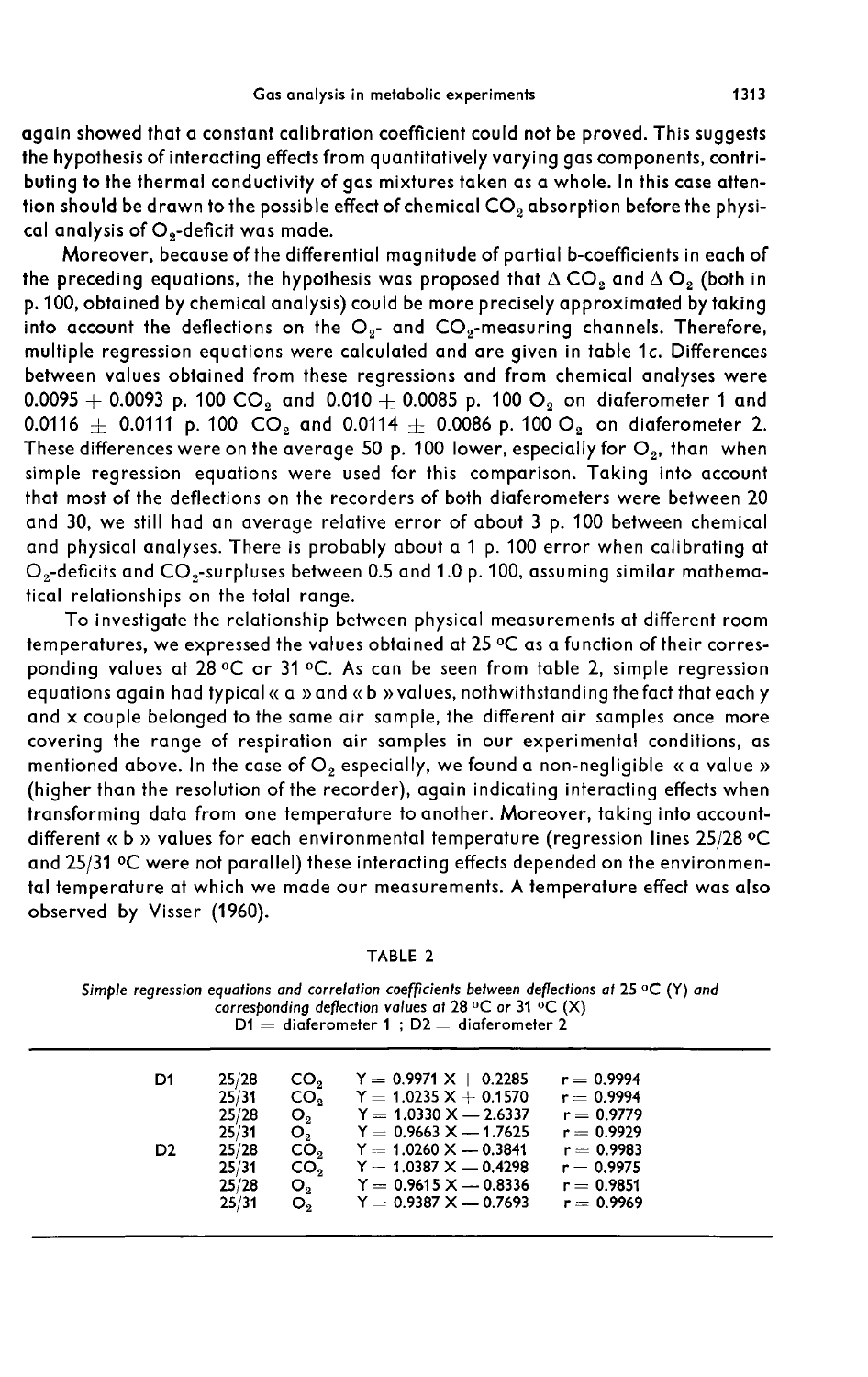# Conclusions.

1. On the basis of the calibration procedure used and the calculations of data, we could not find a constant calibration coefficient within the measuring range of varying  $O<sub>2</sub>$ deficits and CO,-surpluses at three environmental temperatures.

2. The relationships between chemical and physical measurements were most precisely expressed mathematically by means of multiple linear regression equations. These linear relationships did prove to be a more accurate physical method for using the diaferometer, especially in continuous metabolic experiments.

3. Data measured at different environmental temperatures could be transformed to comparable results at the same room temperature.

4. The problems of possible interacting effects of varying gas components in the thermal conductivity of respiration air should be examined in systematic investigations within and between environmental temperatures.

> Reçu en avril 1978. Accepté en juin 1978.

Résumé. Dans les recherches présentées nous avons voulu perfectionner la méthode d'étalonnage utilisée par Romijn et Lokhorst (1959, 1966) afin de déterminer le déficit d'oxygène et le surplus d'anhydride de carbone dans l'air expiré par les animaux soumis à l'expérience. La méthode comprenait deux analyses parallèles à une température environnante de 25 °C, l'une par absorption chimique des gaz dans un appareil de Lloyd, l'autre dans un diaféromètre à étalonner, cette méthode étant basée sur la conductibilité thermique des gaz. Nous avons également effectué ces analyses parallèles à deux autres températures environnantes : 28 °C et 31 °C.

Nous n'avons pas été en mesure de trouver des coefficients d'étalonnage constants, ni environnantes : 28 °C et 31 °C.<br>
Nous n'avons pas été en mesure de trouver des coefficients d'étalonnage constants, ni<br>
pour le déficit d'oxygène ( $\Delta$ O<sub>2</sub> p. 100) ni pour le surplus d'anhydride de carbone<br>
( $\Delta$ CO<sub>2</sub> p. de régression simples ou multiples en fonction des déflections observées sur chacun des<br>deux diaféromètres. Des équations de régression multiples exprimant  $\Delta$  CO<sub>2</sub> p. 100 et<br> $\Delta$  C p. 100 en fonction des deux déflection deux diaféromètres. Des équations de régression multiples exprimant  $\Delta$  CO<sub>2</sub> p. 100 et<br> $\Delta$  O<sub>2</sub> p. 100 en fonction des deux déflections, c.-à.-d. pour l'oxygène et pour l'anhydride de carbone figurent dans le tableau 1c et s'approchaient le plus des résultats des analyses chimiques.

Il était également possible de tenir compte de l'influence de la température ambiante à l'aide d'équations de régression simples (tabl. 2).

# References

- CHARLET-LERY G., 1958. Précisions analytiques obtenus avec certains appareils de dosages phy-<br>siques (Beckmann-O<sub>3</sub>, Analyseur infrarouge-CO<sub>2</sub>). Proc. Ist Symp., Energy Metab., Copenhainter de l'influence de la température ambiante<br>d'équations de régression simples (tabl. 2).<br>**References<br>T-LERY** G., 1958. Précisions analytiques obtenus avec certains appareils de dosages phy-<br>siques (Beckmann-O<sub>2</sub>, Analy gen. EAAP. Publ. n° 8, 124-137.
- KAMPEN M. V., 1973. Energiemetabolisme en warmferegulatie van de Witte Leghorn hen. Proefschrift, Utrecht.
- LLOYD B. B., 1958. A development of Haldane's gasanalysis apparatus. J. Physiol., 143, 5-6P.
- MICHELS H., GEERS R., MUAMBI S., 1974. The effect of incubation temperature on pre- and posthatching development in chickens. Br. Poultr. Sci., 15, 517-523.
- NOYONS A. K. M., 1940. Méthode d'enregistrement continu de la teneur en CO<sub>2</sub> et en O<sub>2</sub> des gaz respiratoires au moyen du diaféromètre thermique, servant à l'étude du métabolisme des tissus des animaux et de I'homme. Ann. Physiol. Physicochim. biol., 3, 909-934.